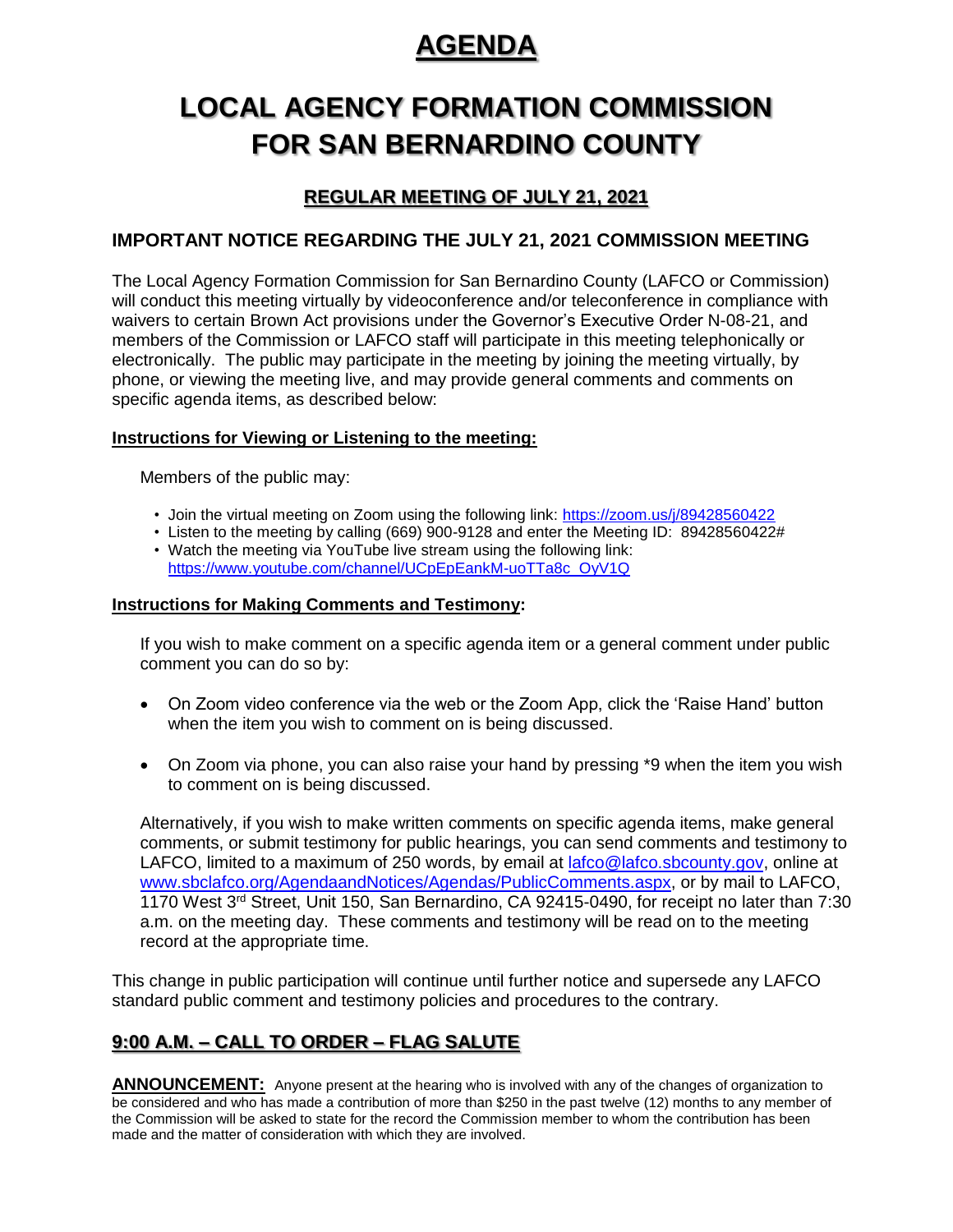- 1. Swear in Alternate (Supervisor Rowe) County Commissioner
- 2. PUBLIC COMMENTS ON CLOSED SESSION
- 3. CONVENE CLOSED SESSION Conference Call:
	- Conference with Legal Counsel Existing Litigation (Government Code Section 54956.9(d)(1)) – C.O.M.E.T. (Citizens of Mentone Empowered Together) v. City of Redlands et al, County of San Bernardino Superior Court Case No. CIVDS1906437
	- Conference with Legal Counsel Existing Litigation (Government Code Section 54956.9(d)(1)) – Montecito Equities, Ltd v. San Bernardino Local Agency Formation Commission, County of San Bernardino Superior Court Case No. CIVSB2029401
	- Conference with Legal Counsel Significant Exposure to Litigation (Government Code Section 54956.9(d)(2)) - - 1 Potential Case

#### 4. RECONVENE PUBLIC SESSION

#### **CONSENT ITEMS:**

The following consent items are expected to be routine and non-controversial and will be acted upon by the Commission at one time without discussion, unless a request has been received prior to the hearing to discuss the matter.

- 5. Approval of Minutes for Regular Meeting of May 19, 2021
- 6. Approval of Executive Officer's Expense Report
- 7. Ratify Payments as Reconciled and Note Cash Receipts for Months of April and May 2021
- 8. Approval of Fiscal Year 2012-13 Financial Records Destruction Pursuant to Commission **Policy**
- 9. Review and Update the Catalog Enterprise Systems per Government Code Section 6270.5
- 10. Review and Consideration of Amendments to Policy and Procedure Manual Section III Human Resources (adjust effective date of Medical Premium Subsidy increase)
- 11. Consent Items Deferred for Discussion

#### **PUBLIC HEARING ITEMS:**

12. Consideration of: (1) CEQA Exemption for LAFCO 3249; and (2) LAFCO 3249 – Annexation to the Bighorn-Desert View Water Agency and Bighorn-Desert View Water Agency Improvement Zone CSA 70 W-1 (APN 0631-071-12)

#### **DISCUSSION ITEMS:**

13. Unaudited Year-End Financial Report for Fiscal Year 2020-21 to include Authorization for Transfer of Funds for Additional Payment towards Net Pension Liability